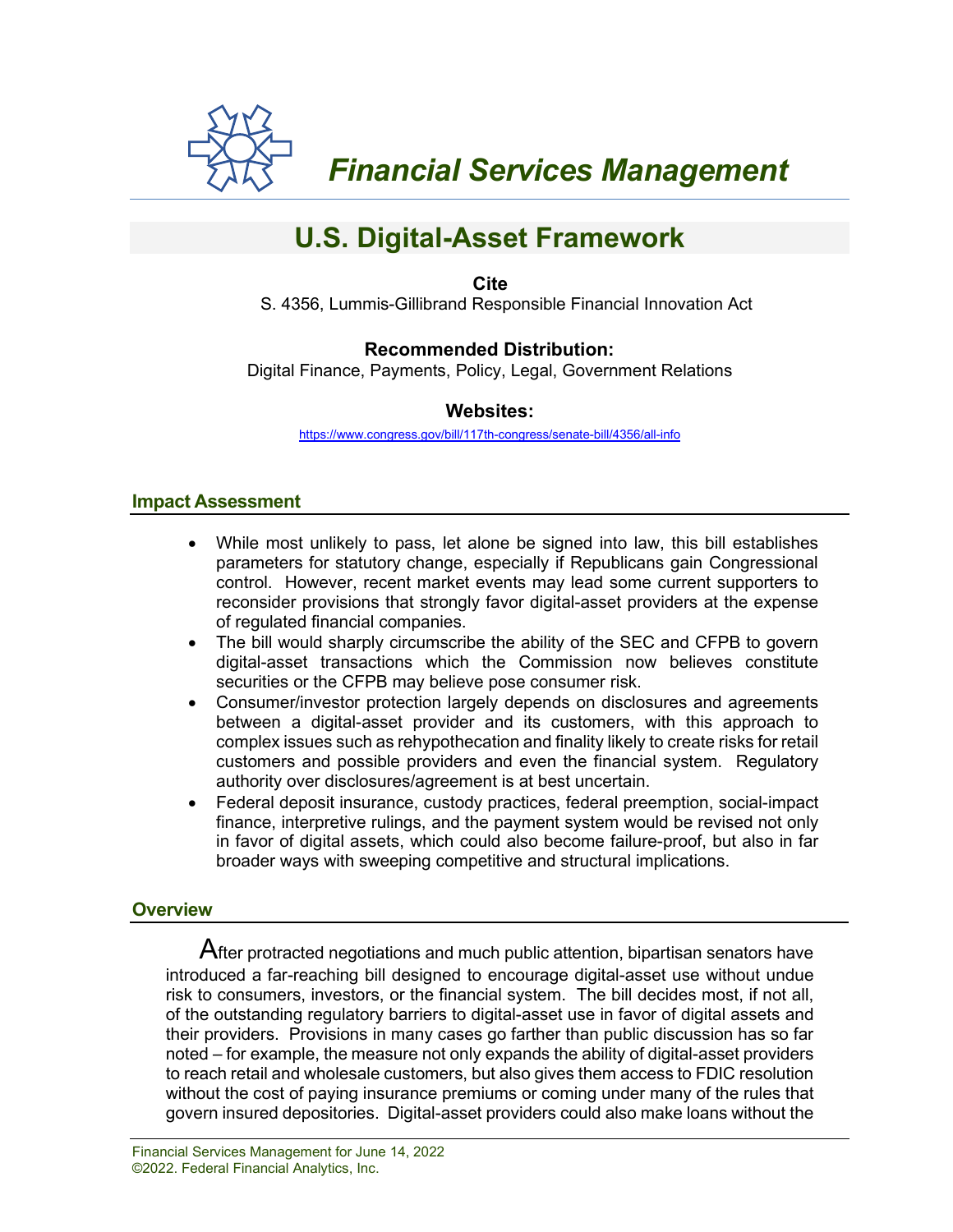disclosures designed to be transparent to less well-informed consumers or the other consumer-protection standards administered by the CFPB.

The payment system would not only be open to digital-asset providers on terms more favorable than those allowed insured depositories but would require the Fed to open the payment system to all eligible financial companies and set a floor on pricing. These provisions combined with the transfer of regulatory jurisdiction to the CFTC, reduced CFPB authority, and limited banking-agency reach are likely to be still more controversial in light of the growing number of runs and sharp asset price reductions across the digital-asset sector shortly after this measure was introduced. Still, digital assets are likely to prove a feature of future finance, making the bill's approach an important element in ongoing U.S. statutory change.

#### **Impact**

This is a massive bill addressing an array of digital-asset considerations that are unlikely to be enacted in any form in the near future. However, it is responsive to many goals of the key players in the digital-asset arena and those who believe a hands-off approach to cryptocurrency and other assets is preferable to the far more cautious approach laid out in President Biden's executive order<sup>[1](#page-1-0)</sup> and, for stable coins, the President's Working Group (PWG) report.<sup>[2](#page-1-1)</sup> Although a bipartisan measure, it also includes provisions strongly opposed by progressive Democrats that would, for example, follow the approach supported by Senate Banking Ranking Member Toomey (R-PA) giving the CFTC expanded authority over digital assets, in part by taking it away from the Securities and Exchange Commission. $^3$  $^3$ 

The bill also includes many provisions opposed by the banking industry and, in some cases, likely also by federal regulators; for example, the measure would force the Fed not only to give payment-stablecoin issuers access to the payment system, but also to provide equal access for "all" payment, settlement, and clearing services, likely opening the payment system to additional nontraditional and even unregulated charters. This differs markedly from the Fed's proposed approach, $4$  which allows nonbanks access only under certain conditions. Opponents to these restraints believe the Fed has unduly limited payment-system access to constrain innovation.<sup>[5](#page-1-4)</sup> Many banks argue that payment-system access should be allowed only for fully regulated banks.

The FDIC is unlikely to support authority to rescue digital-asset companies and uninsured depositories without the authority to charge them premiums and otherwise resolve firms at the least cost to the taxpayer. In a resolution, parties with paymentstablecoin claims would have priority over any other claimant – including the FDIC – in a receivership, a move that increases stablecoin security but likely would also contribute to moral hazard given that the bill imposes no ceiling on such a claim akin to the limit on FDIC insurance.

<span id="page-1-0"></span><sup>1</sup> See *Client Report* **CRYPTO26**, March 9, 2022.

<span id="page-1-1"></span><sup>2</sup> See *Client Report* **CRYPTO16**, December 28, 2020.

<span id="page-1-2"></span><sup>3</sup> See **CRYPTO27**, *Financial Services Management*, May 20, 2022.

<span id="page-1-3"></span><sup>4</sup> See **PAYMENT24**, *Financial Services Management*, March 9, 2022.

<span id="page-1-4"></span><sup>5</sup> See *Client Report* **IOER5**, August 25, 2020.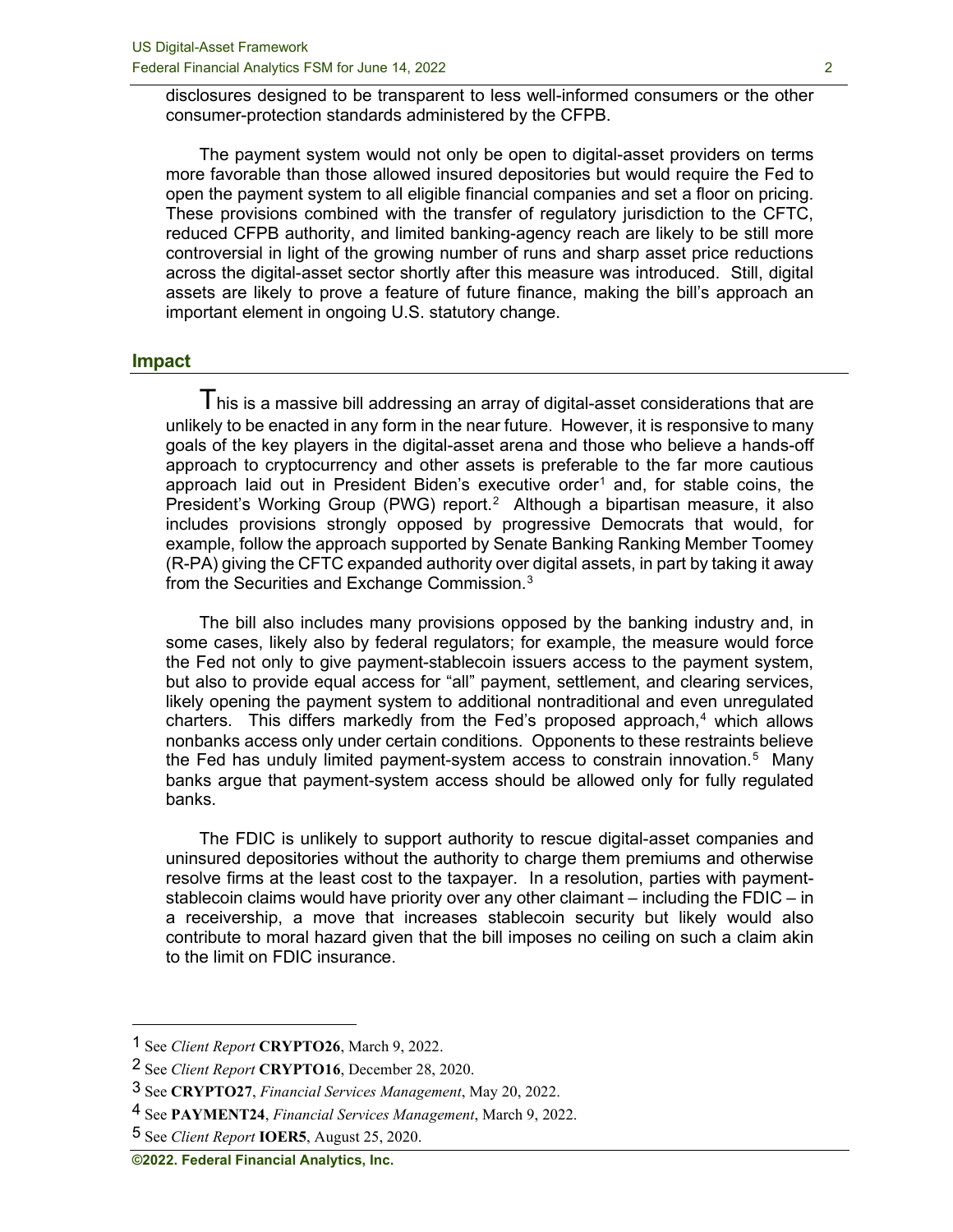The banking agencies have yet even to propose the crypto policy they have long promised but Acting Comptroller Hsu is doubtless joined by the Fed and FDIC in its view that the tough approach proposed by global regulators for bank exposures in this sector should be implemented once certain international differences are resolved (expected shortly). $6$  The bill's approach to payment stablecoins gives bank regulators only limited authority to govern activities in this sector even in insured depositories; although prudential standards might apply, the agencies would need to rely on a binding CFO attestation as to reserve-asset adequacy. These assets are more generously defined than in the Toomey draft.

Adopting its "responsible" approach also for consumer protection, the bill eschews direct regulation from the CFPB or other agencies in favor of new disclosure requirements governed largely by those making them. As discussed below, these cover a range of issues across all digital assets, going beyond the limited approach in the Toomey proposal for payment stablecoins. For example, disclosures and broader standards governing rehypothecation create the presumption that a provider has put reserves backing its obligations to use, uses that fall under few restrictions and thus might impair liquidity and redemption rights under stress. Loans associated with digital assets would give providers significant discretion as to lending terms and conditions outside the standardized requirements applicable to other consumer loans enforced by the CFPB.

As detailed below, the bill is in numerous respects contradictory by virtue of specific changes in law or rule mandated with specific regard to digital assets and then also with sweeping structural rewrites of some of these sections (e.g., re custody services, the role of the FDIC, federal preemption). It also contains numerous provisions seemingly unrelated to digital assets such as a prohibition of national banks facilitating third-party lending and on bank regulators providing any formal or informal guidance to banks against doing business with specific customers or groups of customers. This revisits longstanding "Operation Chokepoint" controversies as well as Republican fears that regulators could simply bar banks from servicing the fossil-fuel, firearms, or certain other sectors. The bill also gives any provider of an "innovative" program in one state's "sandbox" the authority to offer the product in other states as long as the product is legal, allowing the OCC to authorize preemption of state law in these and perhaps other cases as long as doing so does not transgress state usury ceilings.

#### **What's Next**

I his bill was introduced on June 7 by Sens. Lummis (R-WY) and Gillibrand (D-NY) with no cosponsors and has been referred to the Finance Committee. It is likely that, were the bill to advance, other committees – most notably Banking – would claim jurisdiction and slow progress.

There is no companion bill in the House, nor would Chairwoman Waters (D-CA) agree with much in this measure. However, Ranking Member McHenry (R-NC), who has indicated he will assume the HFSC chair if Republicans take over the House, has

<span id="page-2-0"></span>6 See **CRYPTO19**, *Financial Services Management*, June 15, 2021.

**Federal Financial Analytics, Inc. 2101 L Street, N.W., Suite 300, Washington, D.C. 20037 Phone: (202) 589-0880 E-mail: [info@fedfin.com](mailto:info@fedfin.com) Website[: www.fedfin.com](http://www.fedfin.com/)**

**© 2022 Federal Financial Analytics, Inc. All rights reserved.**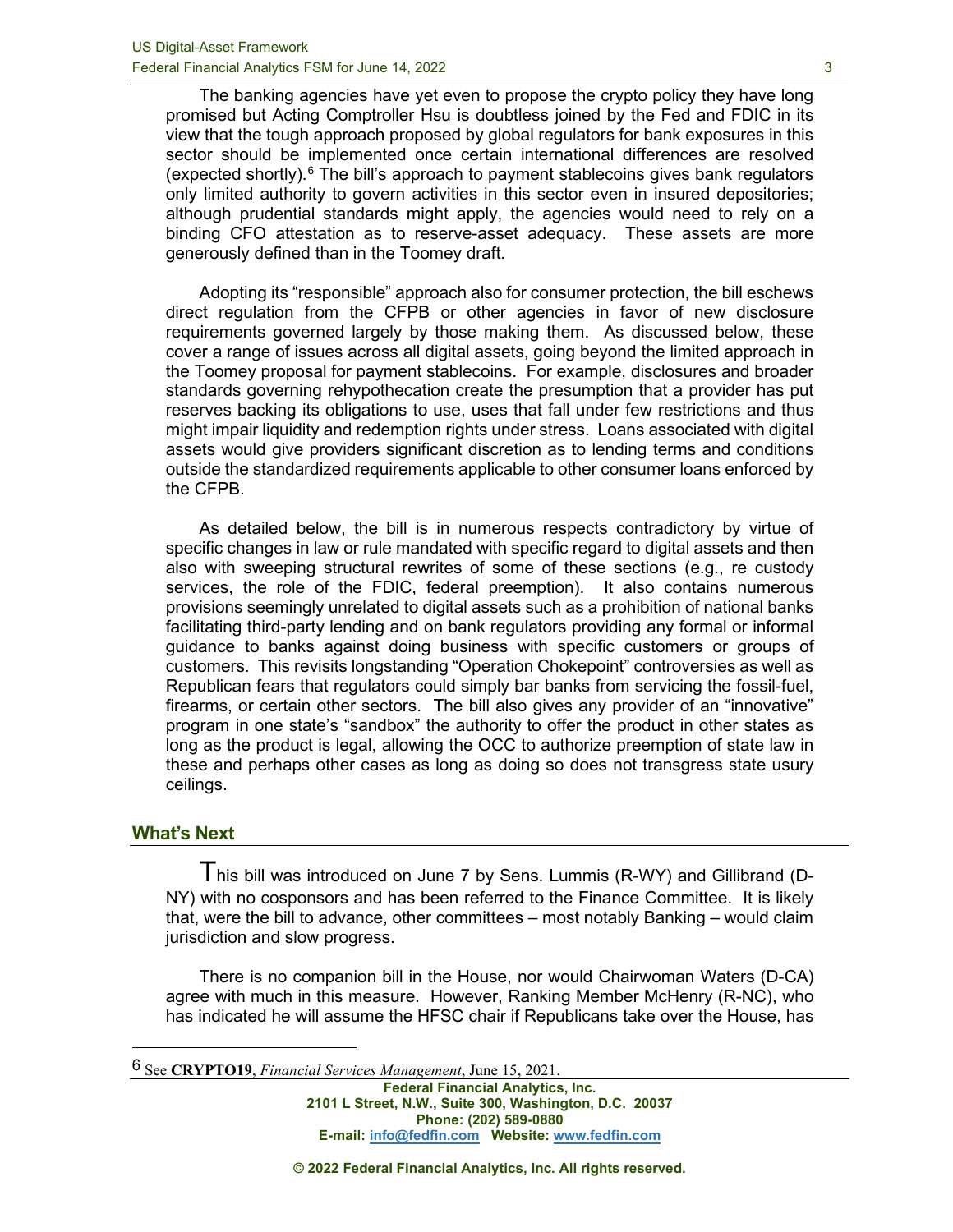issued principles for digital assets similar in many respects to key provisions in this measure. However, it is likely that Republicans will modulate current proposals, including those in this bill, in light of recent turmoil in the digital-asset sector.

# **Analysis**

# **I. Framework**

# *A. Definitions*

Key definitions include:

- "digital asset," which is defined as an inherently electronic asset that confers economic, proprietary, or access rights or powers that is recorded via DLT or a similar analog, with the bill going on expressly to include instruments such as virtual currency and other assets under different sections of the legislation governing stablecoins and securities/commodity-like digital assets;
- "digital-asset intermediary", which would mean those who hold authorization under an array of current laws and other sections in this bill who conducts digital-asset market activities, including those related to payment stablecoins, that is not a depository institution;
- a "payment stablecoin", as defined in the Toomey legislation for digital assets, is a medium of exchange which may be redeemed via legal tender that is backed by financial assets accompanied by a statement by the issuer to this effect; and
- "digital asset person," who conducts covered activities under a federal or state charter, license, or similar authorization. This term thus appears to cover banks and their parent companies if these are also granted a federal or state charter as well as state-regulated insurance companies. It is unclear how the definition applies to broker-dealers and futures commission merchants which are federally regulated by virtue of their activities but not granted express charters unless these entities have digital-asset licenses or similar authorizations under other provisions of federal and state law. To the extent some firms are exempted from this definition or simply choose to engage in certain digital-asset activities outside the reach of federal and state law, possible loopholes to the bill's requirements might ensue unless or until statutory requirements and/or enforcement actions address these situations.

## *B. Taxation*

This title of the bill clarifies current tax law to encompass digital assets in safe harbors and other privileges applied to certain financial activities, brings certain autonomous digital entities under the Tax Code, exempts digital-lending activities as is currently the case for securities lending, exempts certain crypto mining activities, and presses the IRS to clarify its rules to address digital assets.

# *C. Bankruptcy*

The bill would establish treatment for digital assets under the Bankruptcy Code akin to that governing commodities.

## *D. Examination Standards*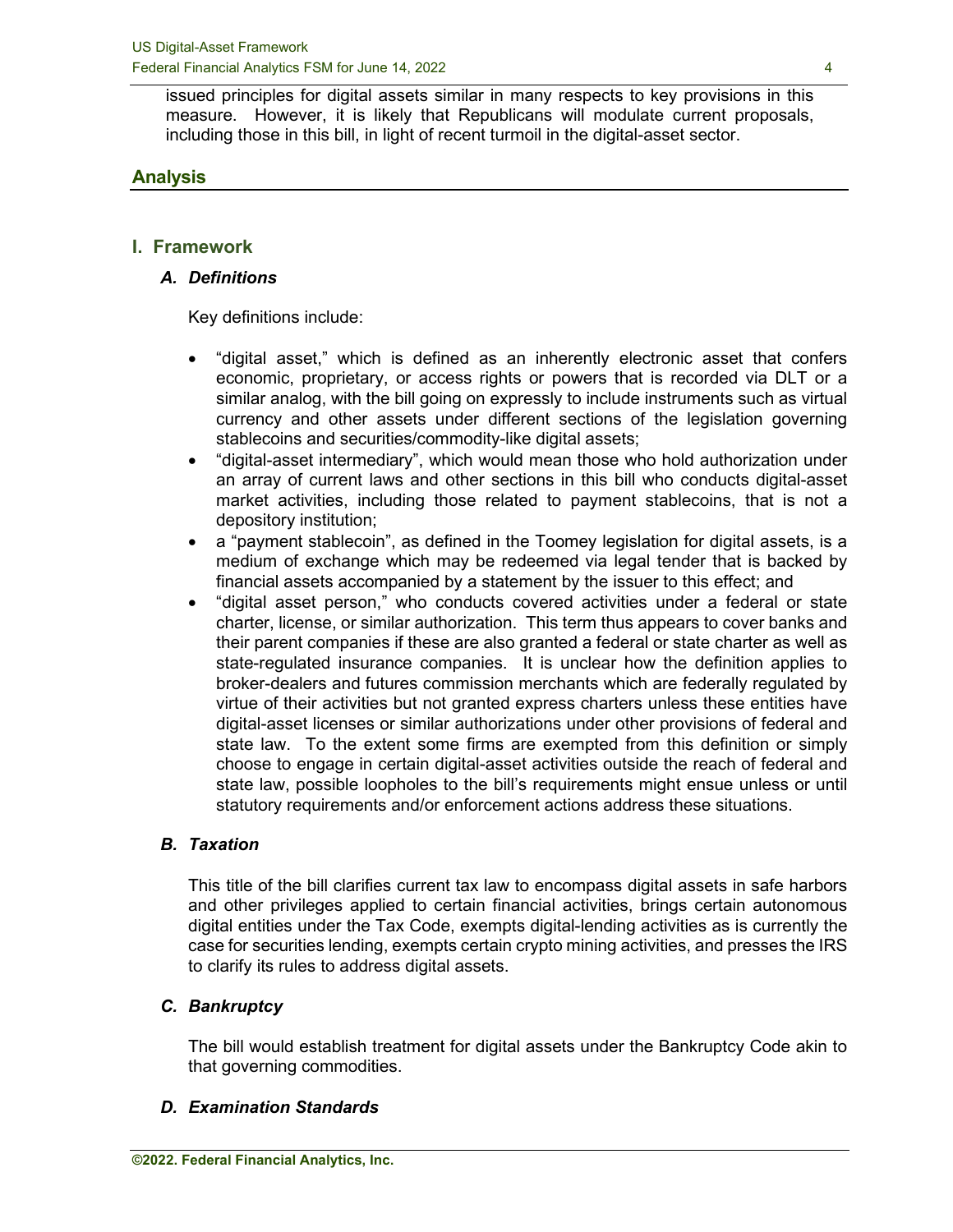The FFIEC would need to quickly issue guidance on how member agencies will examine digital-asset activities.

# *E. Studies*

In addition to the provisions below, the bill addresses numerous outstanding controversies by mandated studies. These include:

- a GAO study of the extent to which retirement assets may include digital assets;
- an OMB study in concert with other agencies of the security measures needed for use of the digital Yuan on government devices;
- a Fed study of how DLT could reduce banking system risk taking into account Congressional findings detailed in the bill about how DLT is likely to reduce paymentsystem risks;
- ongoing Federal Energy Regulatory Agency, CFTC, and SEC analysis of cryptomining energy use; and
- a rapid SEC and CFTC study of the benefits of self-regulation for digital assets.

# **II. Securities and Commodities Activities**

This section allows digital-asset companies to determine if their activities constitute commodities or securities and states that "ancillary assets" provided in investment contracts are not securities, taking this away from the SEC following Chairman Gensler's assertions about defining activities via court precedent and enforcement action.<sup>[7](#page-4-0)</sup> Companies offering covered ancillary assets that are not fully decentralized would need to file semi-annual disclosures with the SEC and assets covered by these disclosures are deemed commodities. The bill also expands CFTC rulemaking and supervisory powers over these digital-asset commodities and creates a way for digital-asset exchanges to come under the CFTC as well as the Bank Secrecy Act, with all CFTC-regulated digital-asset activities coming under a new framework for investor protection and federal preemption.

The bill also eases custody requirements from those now demanded by the SEC, with the SEC required within eighteen months to overhaul the full body of custody and consumerprotection requirements to modernize them and recognize digital assets. Unless otherwise required by law, no person would be required to use an intermediary to ensure digital-asset safekeeping. In addition, the bill includes an overarching provision declaring that current custody requirements are anachronistic, laying out an entirely new framework for this activity under new law.

The bill expressly states that any payment stablecoin issued by a depository institution is neither a security nor a commodity. It would appear that other digital assets might not enjoy this protection, giving either the CFTC or SEC authority over products banks and bank regulators might view as solely banking.

<span id="page-4-0"></span><sup>7</sup> See *Client Report* **INVESTOR19**, October 5, 2021.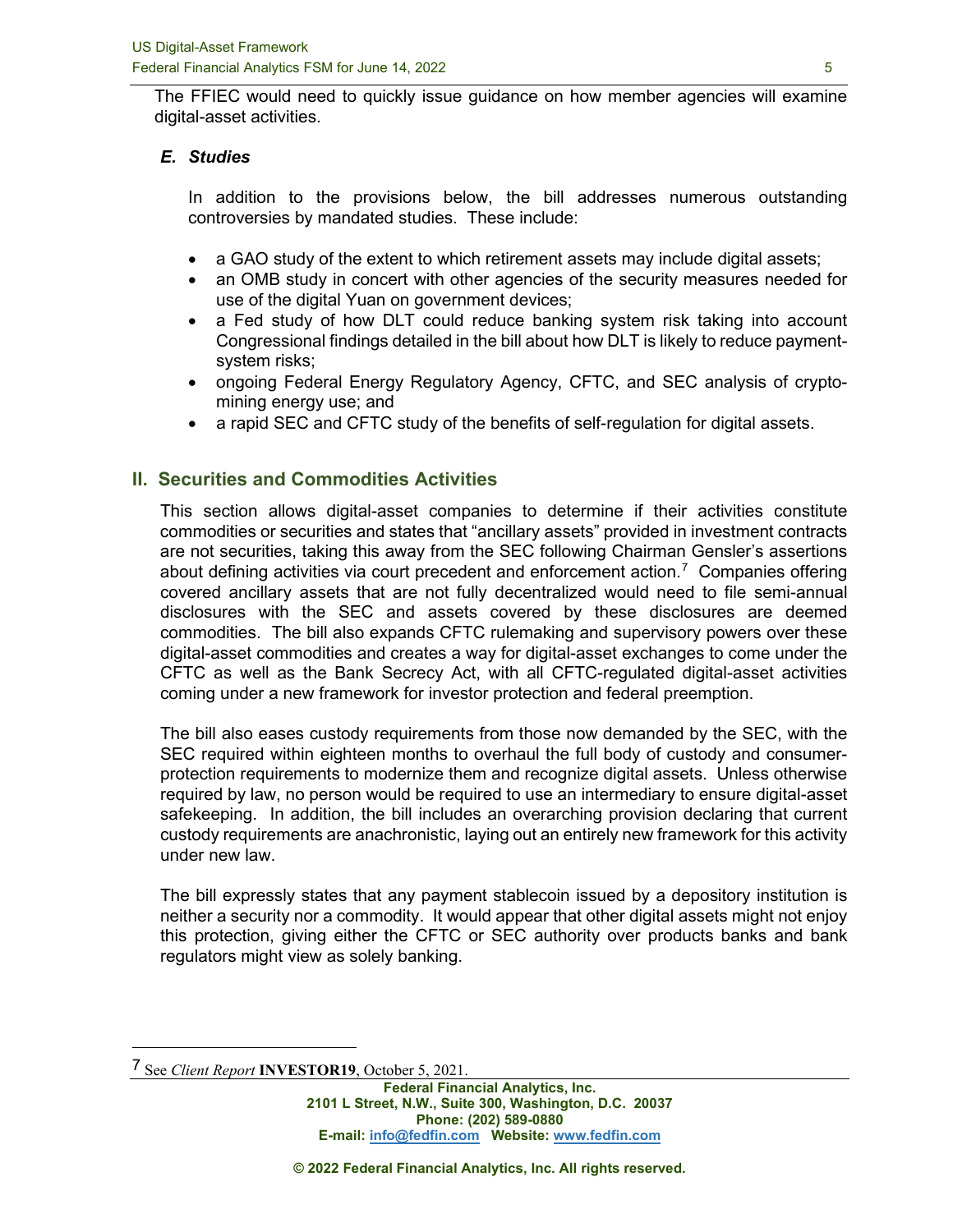#### **III. Consumer Protection**

The bill does not give the CFPB or any other federal regulator express authority over digitalasset transactions; indeed, by not doing so, it would likely preclude CFPB jurisdiction in matters involving retail customers and cloud the ability of the SEC and CFTC to protect both retail and wholesale investors. However, the disclosure and notice requirements described below fall under the enforcement authority of federal or state chartering authorities and, for depository institutions, the banking agencies or NCUA.

#### *A. Disclosures*

The measure would require digital-asset providers to ensure that they offer clear disclosures in their customer agreements of matters such as product and systems updates, whether or not a customer digital assets are segregated, relevant bankruptcy or insolvency treatment, redemption rights, fees, source code, the extent to which securities or commodities law applies, dispute-resolution process, and the extent to which the provider's subsidiaries may benefit from the arrangement and a customer's ability to withdraw from such arrangements.

Additional disclosures are required when subsidiary arrangements permit lending or investment services. Disclosures related to lending fall under the bill's provisions, not those of the Truth-in-Lending Act, meaning that disclosures may be both less extensive related to key terms and broader with regard to matters such as collateral haircuts, rehypothecation, and rights. Consumer consent to rehypothecation would be required and the provider is to undertake numerous risk-management steps for this activity.

#### **B. Finality**

Digital-asset providers and customers would agree on the extent to which transaction finality is assured, with the bill specifying that finality could be different for legal than operational purposes based on the distributed and probabilistic nature of the asset and other factors, including the applicability of the UCC.

## **IV. Payment Stablecoins**

## *A. Framework*

As noted, this section of S. 4356 differs from the Toomey draft by detailing how chartered depository institutions engage in payment stablecoins, although these need not necessarily be insured depository institutions. The bill does allow nonbank issuers that are not depositories also to engage in payment-stablecoin activities pursuant to whatever rules a federal or state regulator may deem appropriate and, in some cases, under special rules expressly designed for these issuers – provisions appear to overlap and conflict.

Any depository institution that is principally engaged in payment stablecoins could not be deemed a bank then subject to holding-company regulation; instead, parent companies or controlling persons would need to file certain information with relevant primary regulators, who could also mandate a tax-allocation agreement. Regulators under certain circumstances could also examine these parent entities or even require divestiture. Federal and state bank regulators would need to adopt rules to implement these provisions and to apply additional prudential requirements as desired. These rules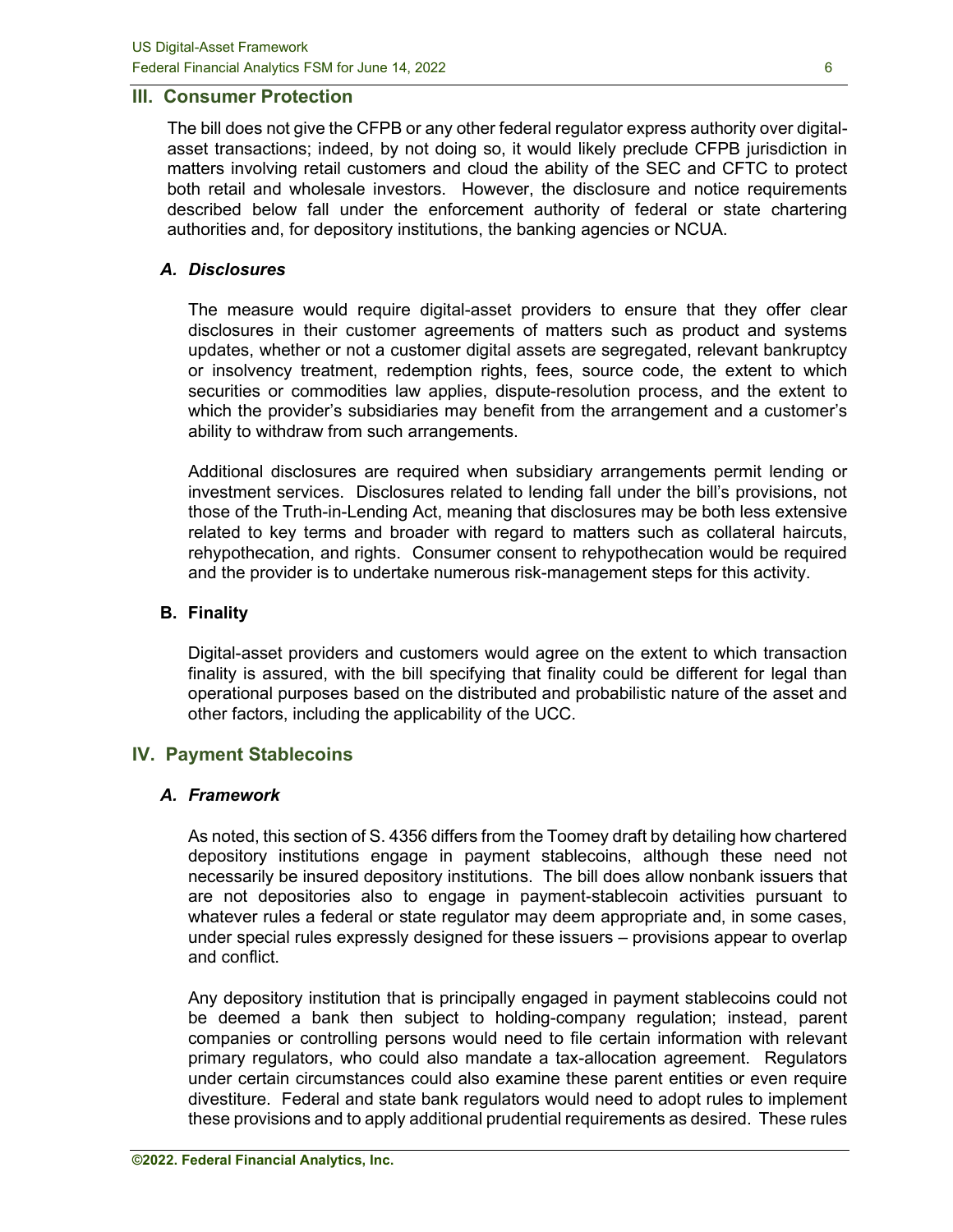are optional but could cover usual capital and liquidity issues as well as risks related to third-party providers now being addressed in an inter-agency proposal. $^8$  $^8$ 

The OCC could also authorize special-purpose charters for digital-asset activities akin to those proposed during the Trump Administration. $9$  The bill also includes a provision that would appear to ban all national banks from facilitating third-party lending even though this is a sweeping restriction that IOER has implications well beyond stablecoins.

Reserve assets are broadly defined (e.g., deposits held at the depository), with a binding CFO attestation required to certify which reserve assets are held in what amounts. The banking agencies, SEC, and CFTC are to monitor collateral assets backing payment stablecoins, but it is not clear what they could were they to fear disruptions.

Applications to establish charters in this sector would need to be approved by federal or state regulators within four months and would need to be approved absent evidence of any of the risks detailed in the measure. Resolution-and-recovery planning would be required, but persons with a valid claim on digital assets in the provider's possession would have a superior claim in a receivership on those assets above those of any other party, including the FDIC.

Regulators would also be required to provide favorable capital treatment to institutions principally holding only payment-stablecoin assets.

#### *B. Payment-System Access*

Payment stablecoins would need to be redeemed at par in legal tender upon customer request, with depository institutions chartered in this arena also authorized to redeem payment stablecoins by other issuers. The Fed would need to handle clearing and settlement of all such stablecoins and provide equal access to the payment system for "all payment, clearing, and settlement services."

The bill goes farther than this admonition included in the stablecoin section by amending current law to set a maximum price for Fed payment services, transferring routing services from the ABA to the Fed, providing any institution with a segregated payment account upon request, and allowing the Fed to set reserve requirements for payment services beyond the manner now set for insured depositories.

A broader payment system discussion elsewhere in the bill describing the Fed's governance of the payment system as a "ministerial" duty binding it to giving all depository institutions payment system access. The measure bases its discussion in part on noting that Fed independence is premised on faithful adherence to all laws, not judgments that undermine competitive equality and fairness.

<span id="page-6-1"></span>9 See **CRYPTO15**, *Financial Services Management*, September 28, 2020.

<span id="page-6-0"></span><sup>8</sup> See **VENDOR9**, *Financial Services Management*, July 21, 2021.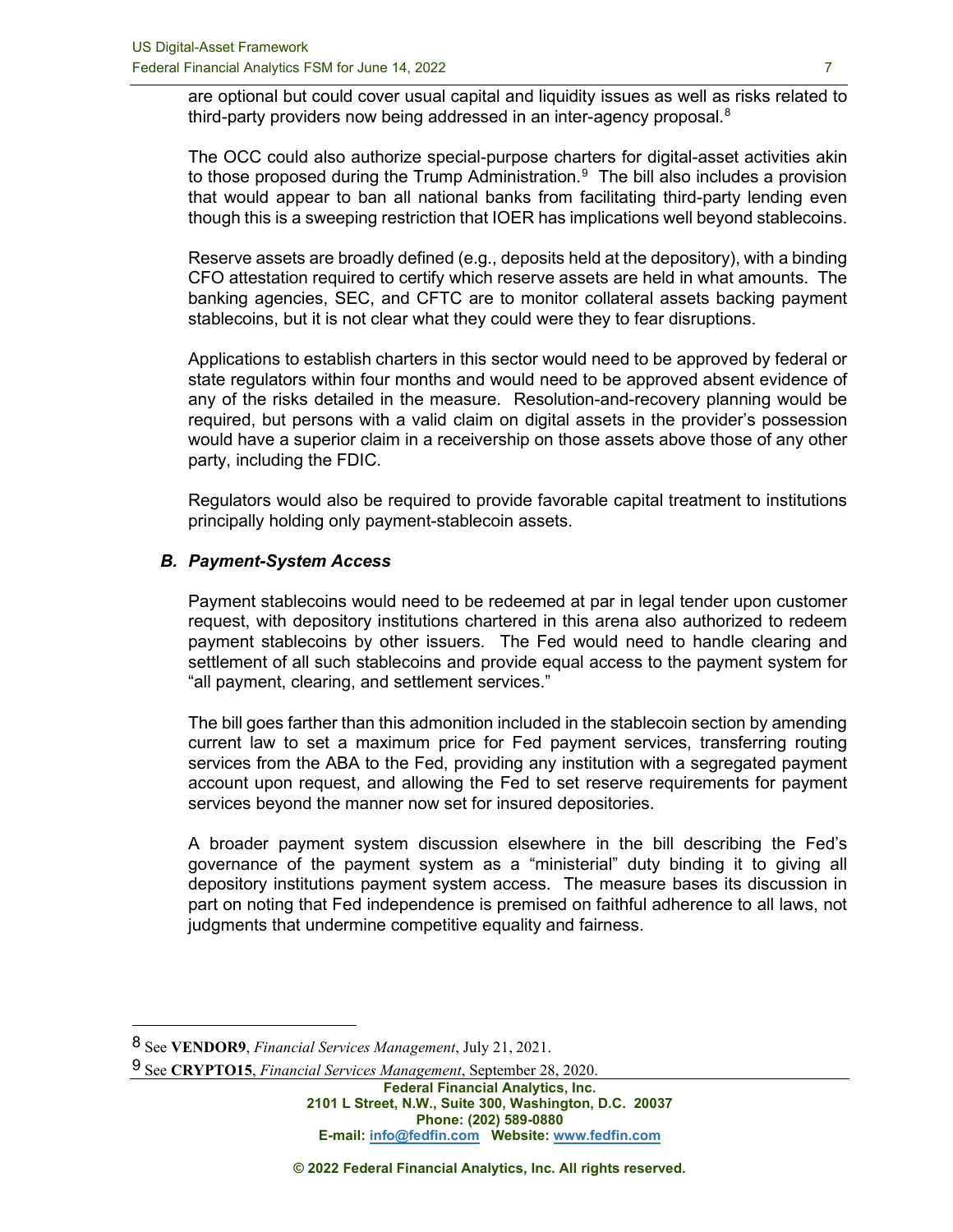The bill also includes a new, fast decision-making process at the Fed that would, among other things, quickly grant payment-system access to companies chartered by federal or state regulators that have yet to receive payment-access authorization.

# **V. Additional Provisions**

#### *A. AML Enforcement and Sanctions*

FinCEN is directed to establish a new process encouraging innovation that would appear to apply to all digital assets, not just stablecoins. OFAC would need to issue guidance laying out how payment stablecoins are to comply with sanctions.

The bill also includes provisions that appear to protect banks from accusations of holding improper customer accounts if the bank has made good faith efforts to avoid doing business with entities known or designated as national-security threats.

#### *B. Applications*

All of the banking agencies would have to rule within one year on all applications before them in completed form, reporting to Congress on applications that have not been approved within one year.

#### *C. Reputation Risk*

Banking agencies could not formally or informally order a banking institution to terminate a specific or group of customer accounts unless the agency has a "valid reason" unrelated to reputation risk to do so. Unless an account is terminated for national-security or similar reasons, the bank must notify the customer of its decision to do so and the reason for doing so.

## *D. FDIC Resolution*

The bill would allow the FDIC to resolve a depository institution that is not an insured depository even though the institution had paid no premiums to the Deposit Insurance Fund, using the firm's "capital" to pay off its obligations. It describes this by saying that the FDIC "may" be appointed receiver for such a company without stipulating who has the authority to appoint it.

A firm's capital is likely to be insufficient for a cost-free receivership and the bill does not make it clear if the FDIC would use other funds – e.g., the Deposit Insurance Fund – to handle any shortfalls. The measure does not appear to allow the FDIC to resolve such a company via a bridge corporation that might reduce the cost of doing so, although it does say that the Corporation may issue rules ahead of a resolution, saying that rules here are to be comparable to those for an insured depository as long as these rules also account for the limited activities that are presumed to pose less risk in such depository institutions. As noted, these depository institutions are under other provisions in the bill required to have resolution plans in concert with their charter applications, but the bill also subjects them to the requirements for resolution planning applicable to large banking organizations.